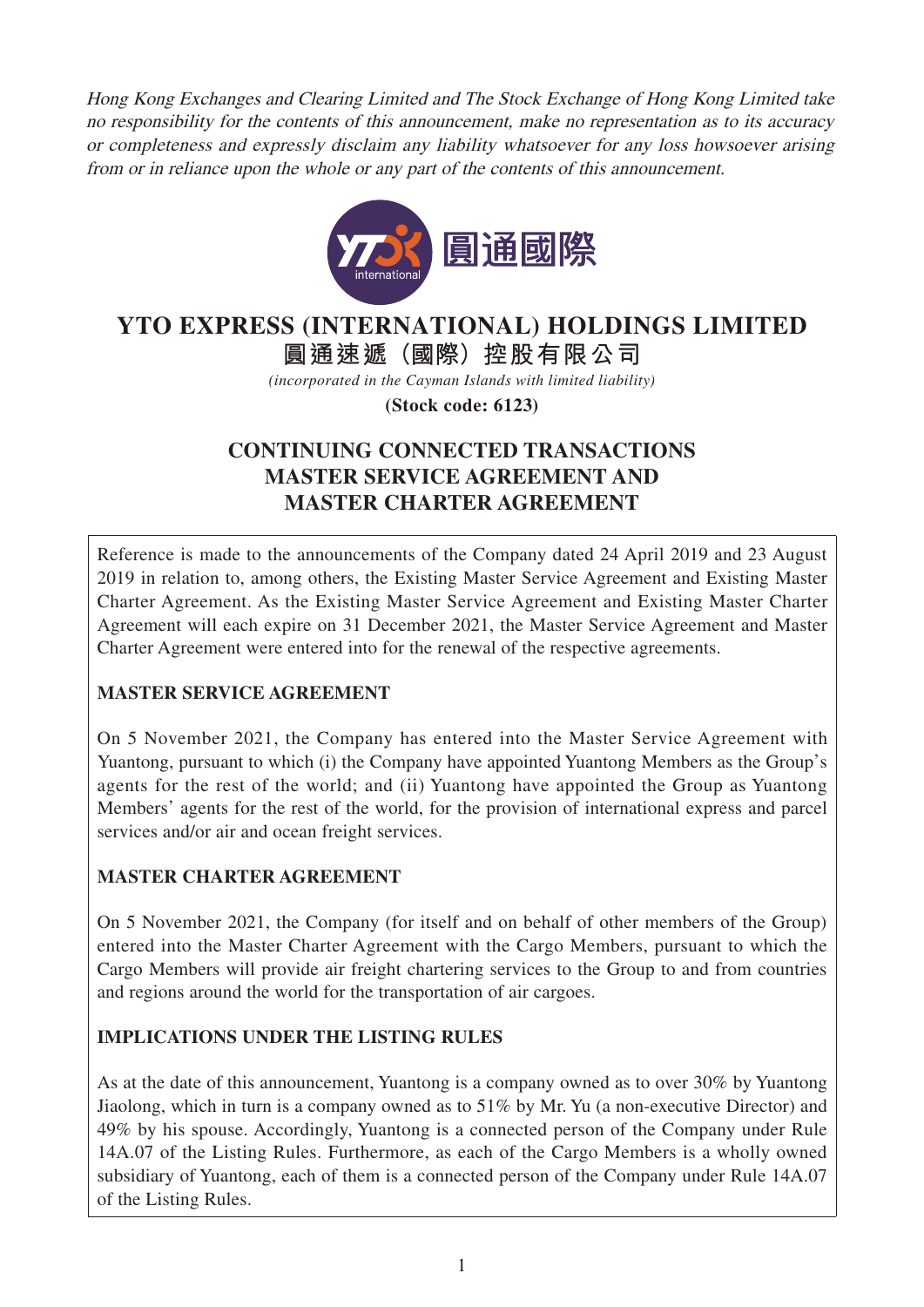Accordingly, the transactions contemplated under the Master Service Agreement and the Master Charter Agreement constitute continuing connected transactions of the Company under Chapter 14A of the Listing Rules.

The proposed annual caps, when aggregated together pursuant to Rule 14A.83 of the Listing Rules, in respect of the provision and supply of (i) international express and parcel services and air and/or ocean freight forwarding services; and (ii) air freight chartering services, contemplated under the Master Service Agreement and the Master Charter Agreement exceed HK\$10 million, and based on the aggregate of the proposed annual caps, it is expected that the highest of the applicable percentage ratios (other than the profits ratio) exceeds 5% on an annual basis. Accordingly, each of the Master Service Agreement and the Master Charter Agreement is subject to the annual reporting, annual review, announcement and Independent Shareholders' approval requirements under Chapter 14A of the Listing Rules.

Reference is made to the announcements of the Company dated 24 April 2019 and 23 August 2019 in relation to, among others, the Existing Master Service Agreement and Existing Master Charter Agreement. As the Existing Master Service Agreement and Existing Master Charter Agreement will each expire on 31 December 2021, the Master Service Agreement and Master Charter Agreement were entered into for the renewal of the respective agreements.

# **(A) MASTER SERVICE AGREEMENT**

### **Principal terms**

On 5 November 2021, the Company has entered into the Master Service Agreement with Yuantong, pursuant to which (i) the Company have appointed Yuantong Members as the Group's agents for the rest of the world; and (ii) Yuantong have appointed the Group as Yuantong Members' agents for the rest of the world, for the provision of international express and parcel services and/or air and ocean freight services for the term commencing from 1 January 2022 to 31 December 2024 unless terminated earlier by 30 days' written notice by either party.

# **Pricing policy**

(a) Where the Group acts as the freight forwarding agent: The service fee to be paid by the relevant Yuantong Members in respect of each of the shipments will be determined on a case-by-case basis based on arm's length negotiations with the relevant member of the Group with reference to prevailing market rates. The Group implement a pricing policy which is determined by its management from time to time and is generally applicable to other Independent Third Party customers of the Group. Under such pricing policy, the international express and parcel services and/or air and ocean freight service fee to be offered by the Group to its customers will be determined with reference to the then prevailing international express and parcel services and/or air and ocean freight cost plus certain percentage of profit margin. Such profit margin will be determined by the Group's management from time to time with reference to, among others, the timetable of air and ocean freight carriers, the route, popularity of the route, seasonality, and any other factors in which the Group's management from time to time may consider material. Such profit margin is subject to such discretionary adjustments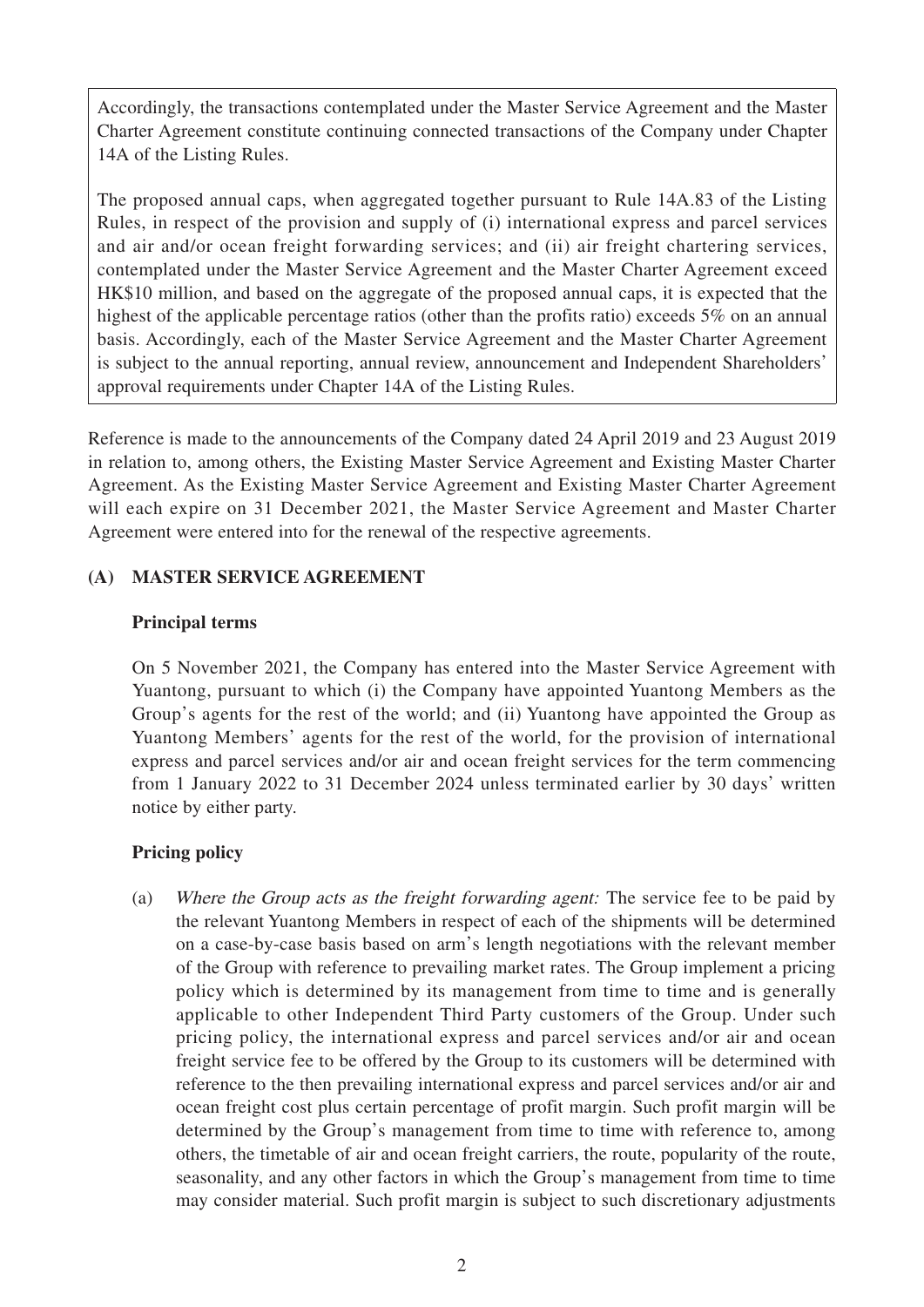as may be made available by the Group, such as discounts for high volume orders, which are generally applicable to other Independent Third Party customers of the Group.

(b) Where Yuantong Members acts as the freight forwarding agent: The service fee to be paid by the relevant member of the Group in respect of each of the shipments will be determined on a case-by-case basis based on arm's length negotiations with the relevant Yuantong Members with reference to prevailing market rates. The Group will also take into account the freight/parcel volume and size, nature and requirements of items on freight, international express and parcel services charges and/or air and ocean freight charges otherwise offered by other Independent Third Party freight forwarder service providers of comparable services, the track record and reputation of other Independent Third Party freight forwarder service providers as compared with Yuantong Members and the Group's own budget and financial position.

For each transaction under the Master Service Agreement, the parties shall enter into separate order, provided that the terms and conditions of each of the order shall be (i) on normal commercial terms; and (ii) on terms which the Group considers to be no less favourable to the Group than terms offered by Independent Third Parties to the Group for such services of comparable quality.

#### **Historical amount**

The approximate transaction amount between the Group and Yuantong Members for the provision of international express and parcel services and provision of air and ocean freight services, for each of the two years ended 31 December 2019 and 2020 and the nine months ended 30 September 2021 are set out below:

|      |                                          |                        | For the year ended<br><b>31 December</b> | For the<br>nine months<br>ended<br>30 September |
|------|------------------------------------------|------------------------|------------------------------------------|-------------------------------------------------|
|      |                                          | 2019<br>(HK\$ million) | 2020<br>(HK\$ million)                   | 2021<br>(HK\$ million)                          |
| (i)  | Service fees paid to Yuantong<br>Members | 41.7                   | 50.2                                     | 185.0                                           |
| (ii) | Income received from Yuantong<br>Members | 5.7                    | 11.3                                     | 135.4                                           |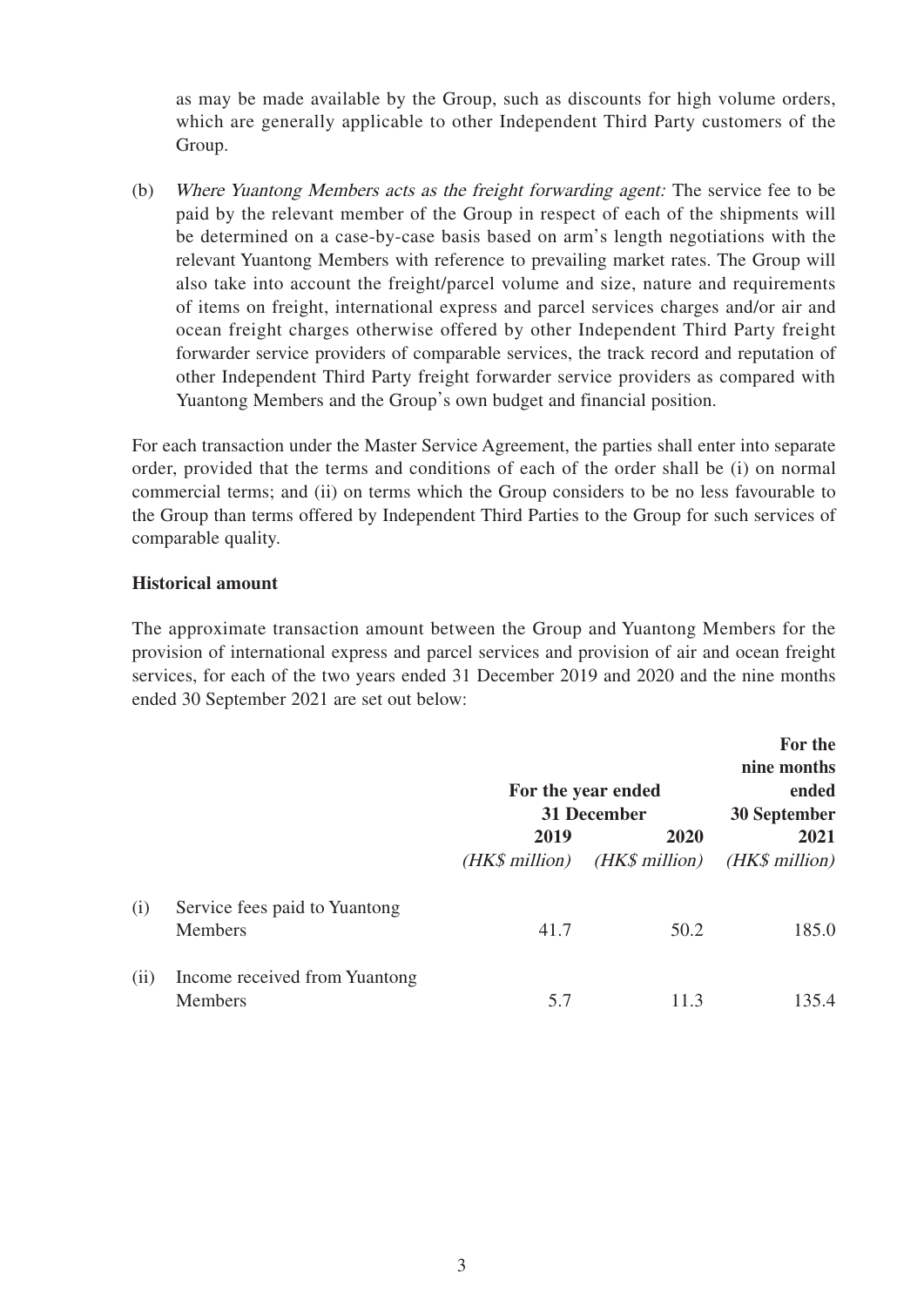#### **Annual caps**

The Directors estimated that the annual transaction amount between the Group and Yuantong Members in respect of the provision of international express and parcel services and provision of air and ocean freight services contemplated under the Master Service Agreement for the years indicated below will be as follows:

|      |                                                       | For the year ended 31 December |                                         |       |
|------|-------------------------------------------------------|--------------------------------|-----------------------------------------|-------|
|      |                                                       | 2022<br>(HK\$ million)         | 2023<br>$(HK\$ million) $(HK\$ million) | 2024  |
| (i)  | Service fees to be paid to Yuantong<br><b>Members</b> | 69.7                           | 83.6                                    | 100.3 |
| (ii) | Income to be received from<br><b>Yuantong Members</b> | 366.4                          | 465.6                                   | 558.8 |

The above proposed annual caps for each of the three years ending 31 December 2024 are determined by the Directors by reference to:

- (i) the historical actual amount of (a) international express and parcel services and air and/or ocean freight services fees paid by the Group to Yuantong Members; and (b) international express and parcel services and air and/or ocean freight services income received by the Group from Yuantong Members for the two years ended 31 December 2020 and the nine months ended 30 September 2021;
- (ii) the expected demand of international express and parcel service and air and ocean freight services by Yuantong Members;
- (iii) the expected growth of approximately 27% and 20% in demand of international express and parcel services and air and ocean freight services to be provided by Yuantong Members for the years ending 31 December 2023 and 2024, respectively;
- (iv) the expected growth of approximately 20% in demand of international express and parcel services and air and ocean freight services to be provided to Yuantong Members for the years ending 31 December 2023 and 2024, respectively; and
- (v) the approximately 10% buffer to cater for the unanticipated increase in each of the fees to be paid, and/or income to be received, by the Group under the Master Service Agreement.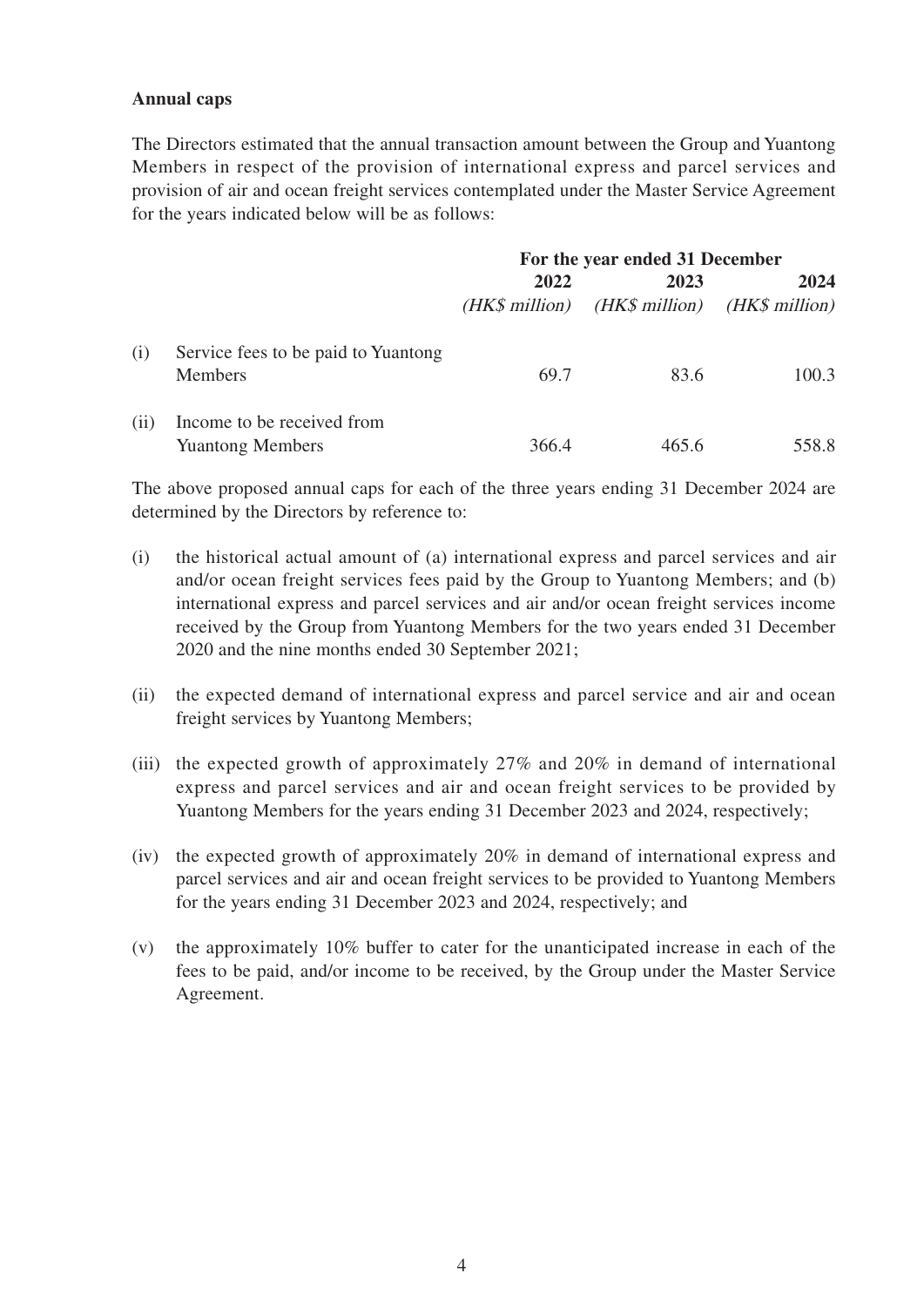### **(B) MASTER CHARTER AGREEMENT**

#### **Principal terms**

On 5 November 2021, the Company (for itself and on behalf of other members of the Group) entered into the Master Charter Agreement with the Cargo Members, pursuant to which the Cargo Members will provide air freight chartering services to the Group to and from countries and regions around the world for the transportation of air cargoes for the term commencing from 1 January 2022 to 31 December 2024 unless terminated earlier by 60 days' written notice by either party.

# **Pricing policy**

The Charter and Related Fees shall be determined by the parties at the time of placing the order with reference to the Charter and Related Fees charged by Independent Third Party freight services providers of comparable services. The Group will obtain quotation from at least one (or such other number as shall be determined by the majority of the independent non-executive Directors from time to time) Independent Third Party freight services providers and compare it with the terms offered by the relevant Cargo Members for the provision of air freight charter services. The Group will also compare the track record and reputation of such Independent Third Party freight services provider against the relevant Cargo Members' track record and reputation. The Charter and Related Fees shall be determined by using the lower of (i) the Charter and Related Fees offered by the relevant Cargo Members; and (ii) quotation from Independent Third Party freight services providers of comparable services.

All expenses related to cargo terminal operations ("**Cargo Terminal Expenses**") at departure and destination airport are to be paid by the Group, and in the event that the relevant cargo terminal requested such expenses to be directly settled by the relevant Cargo Members, the relevant Cargo Members will settle such amount on behalf of the Group and the Group will fully reimburse the relevant Cargo Members for such expenses and pay a handling fee, which is equivalent to 5% of the Cargo Terminal Expenses to the relevant Cargo Members.

The relevant member of the Group which uses the services under the Master Charter Agreement shall settle payments on weekly basis to the relevant Cargo Members by ways of telegraphic transfer.

### **Historical amount**

The Group has not previously engaged YTO Cargo Shanghai (i.e. one of the Cargo Members) for the provision of air freight chartering services to the Group to and from countries and regions around the world for the transportation of air cargoes.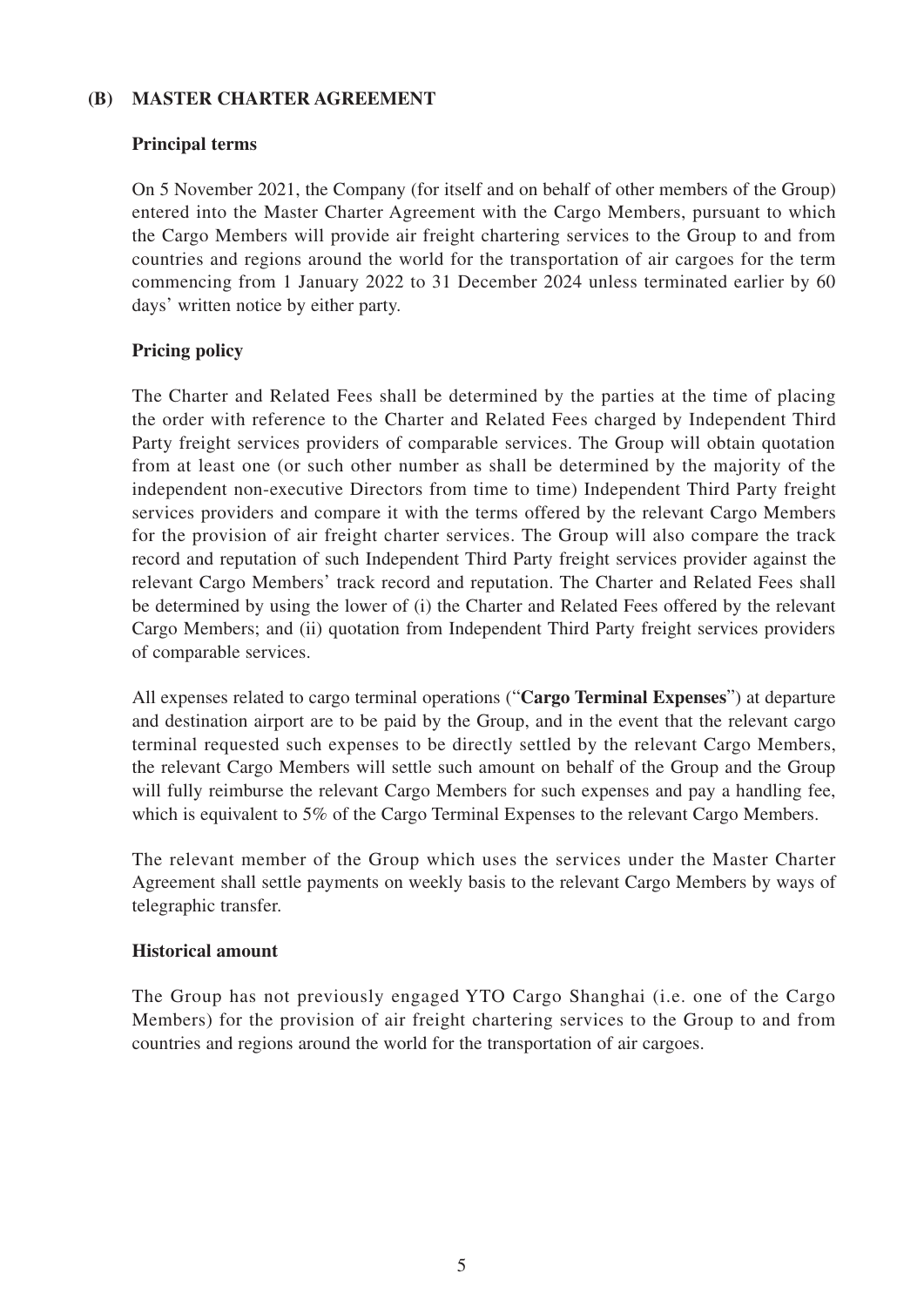The approximate transaction amount between the Group and YTO Cargo for the provision of air freight chartering services to the Group to and from countries and regions around the world for the transportation of air cargoes for each of the two years ended 31 December 2019 and 2020 and the nine months ended 30 September 2021 are set out below:

|                                          |                | For the year ended<br>31 December | For the<br>nine months<br>ended<br>30 September |
|------------------------------------------|----------------|-----------------------------------|-------------------------------------------------|
|                                          | 2019           | 2020                              | 2021                                            |
|                                          | (HK\$ million) | (HK\$ million)                    | (HK\$ million)                                  |
| Charter and Related Fees, the Cargo      |                |                                   |                                                 |
| Terminal Expenses (which include         |                |                                   |                                                 |
| those paid by YTO Cargo to the           |                |                                   |                                                 |
| relevant cargo terminal on behalf of the |                |                                   |                                                 |
| Group) and handling fees in respect of   |                |                                   |                                                 |
| the Cargo Terminal Expenses paid         |                |                                   |                                                 |
| and/or reimbursed by the Group to        |                |                                   |                                                 |
| <b>YTO Cargo</b>                         |                | 26.9                              | 0.3                                             |

#### **Annual caps**

The Directors estimated that the annual transaction amount between the Group and the Cargo Members in respect of the provision of air freight chartering services to the Group to and from countries and regions around the world for the transportation of air cargoes contemplated under the Master Charter Agreement for the years indicated below will be as follows:

|                                       | For the year ended 31 December |                 |                |
|---------------------------------------|--------------------------------|-----------------|----------------|
|                                       | 2022                           | 2023            | 2024           |
|                                       | (HK\$ million)                 | $(HK\$ million) | (HK\$ million) |
| Charter and Related Fees, the Cargo   |                                |                 |                |
| Terminal Expenses (which may be       |                                |                 |                |
| payable by the Cargo Members to       |                                |                 |                |
| the relevant cargo terminal on behalf |                                |                 |                |
| of the Group) and handling fees in    |                                |                 |                |
| respect of the Cargo Terminal         |                                |                 |                |
| Expenses to be paid and/or reimbursed |                                |                 |                |
| by the Group to the Cargo Members     | 839.6                          | 1,297.7         | 1.995.4        |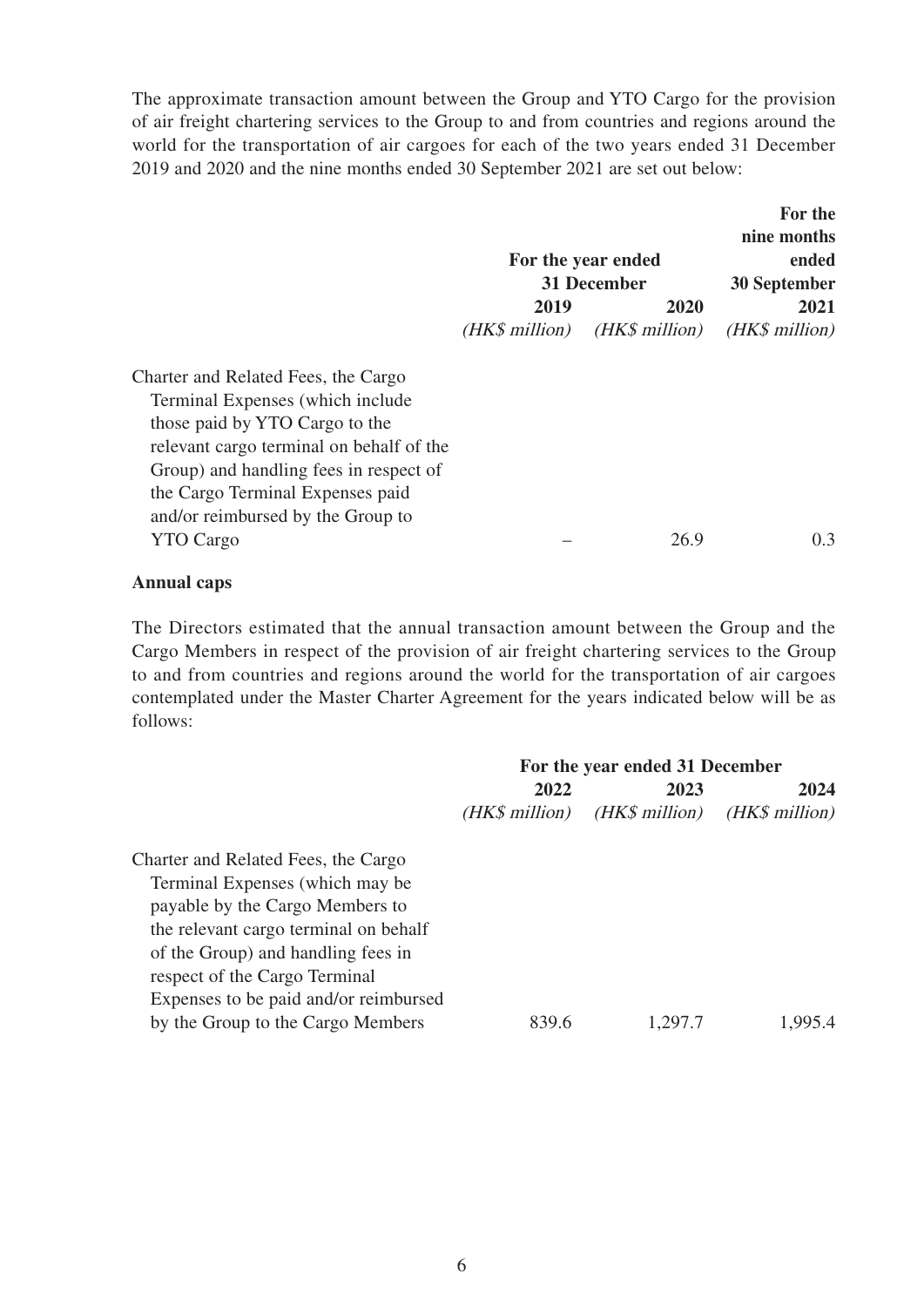The above proposed annual caps for each of the three years ending 31 December 2024 are determined by the Directors by reference to:

- (i) the historical actual amount of Charter and Related Fees, the Cargo Terminal Expenses and handling fees in respect of the Cargo Terminal Expenses paid and/or reimbursed by the Group to YTO Cargo for the two years ended 31 December 2020 and the nine months ended 30 September 2021;
- (ii) the expected growth of approximately  $55\%$  and  $54\%$  in demand of air freight chartering services to and from countries and regions around the world by the Group (calculated based on the expected increase in number of flights required by the Group) for the years ending 31 December 2023 and 2024; and
- (iii) the approximately 10% buffer to cater for the unanticipated increase in Charter and Related Fees, Cargo Terminal Expenses and handling fees in respect of the Cargo Terminal Expenses to be paid and/or reimbursed by the Group to the Cargo Members under the Master Charter Agreement.

# **REASONS FOR AND BENEFITS OF THE TRANSACTIONS**

#### **Master Service Agreement**

International express and parcel services which mainly consists of cross-border small parcels of delivery business is the Group's growing business to capture the development opportunities arising from the global cross-border e-commerce business. Yuantong possesses a strong express logistic service network covering the PRC, which provides firm supports for the Group's development of end-to-end full-chain services. The Group will also benefit from the transportation and logistics business for the rest of the world brought in by Yuantong. As such, the Directors consider that the Master Service Agreement is fundamental to the business operation of, and is for the commercial benefit of, the Group.

### **Master Charter Agreement**

The Group will benefit from the chartering services provided by the Cargo Members, in particular, the variety of chartering routes offered by the Cargo Members in different countries and regions around the world. This allows the Group to enhance the air freight forwarding services it may offer to its customers and increase its operational efficiency. As such, the Directors consider that the Master Charter Agreement is essential to the business growth of, and is for the commercial benefit of the Group.

The Directors (other than the independent non-executive Directors who will form their view after considering the advice from the Independent Financial Adviser) consider that the Master Service Agreement, the Master Charter Agreement and all transactions respectively contemplated thereunder have been entered into on normal commercial terms or better (having such meaning as defined in the Listing Rules), in the ordinary and usual course of business of the Group and that the terms of each of the Master Service Agreement and the Master Charter Agreement as well as the respective proposed annual caps are fair and reasonable and in the interests of the Company and the Shareholders taken as a whole.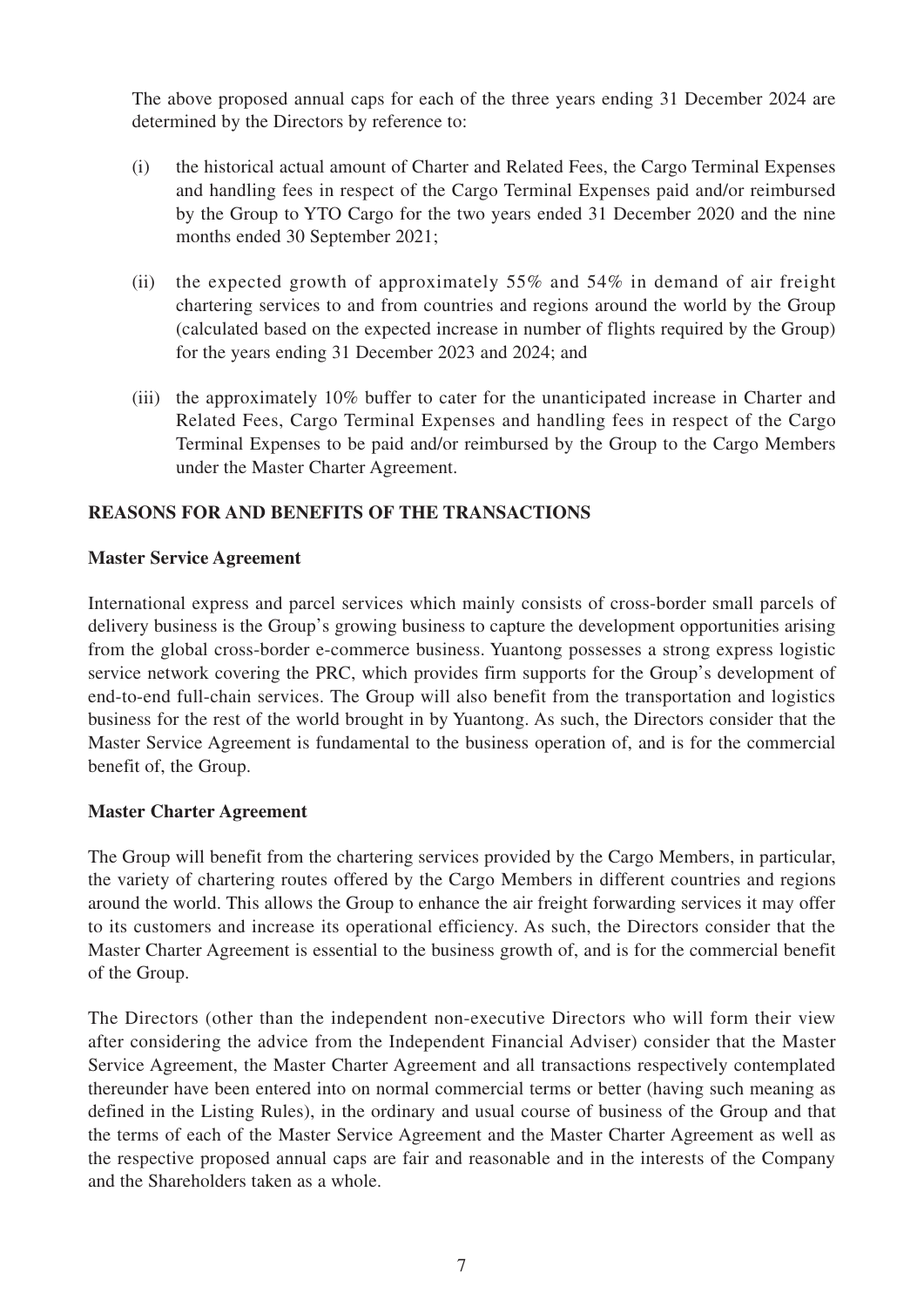# **INFORMATION ON THE GROUP, YUANTONG AND THE CARGO MEMBERS**

The principal activity of the Company is investment holding, and through its subsidiaries, specialises in international air and sea freight forwarding as well as warehousing and value-added logistics and distribution. The Group further provides support services in relation to origin management, key account management, customs and compliance, web-based supply chain visibility and supply chain consultancy.

Yuantong is a company listed on the Shanghai Stock Exchange (stock code: 600233).

Yuantong Members are principally engaged in the warehousing and distribution of goods as a leader in the express and courier service market in the PRC.

Each of the Cargo Members is a company established in the PRC and a wholly owned subsidiary of Yuantong. Each of the Cargo Members is principally engaged in air cargo transportation and as freight forwarding agent.

### **RELATIONSHIPS AND IMPLICATIONS UNDER THE LISTING RULES**

As at the date of this announcement, Yuantong is a company owned as to over 30% by Yuantong Jiaolong, which in turn is a company owned as to 51% by Mr. Yu (a non-executive Director) and 49% by his spouse. Accordingly, Yuantong is a connected person of the Company under Rule 14A.07 of the Listing Rules. Furthermore, as each of the Cargo Members is a wholly owned subsidiary of Yuantong, each of them is a connected person of the Company under Rule 14A.07 of the Listing Rules.

Accordingly, the transactions contemplated under the Master Service Agreement and the Master Charter Agreement constitute continuing connected transactions of the Company under Chapter 14A of the Listing Rules.

The proposed annual caps, when aggregated together pursuant to Rule 14A.83 of the Listing Rules, in respect of the provision and supply of (i) international express and parcel services and air and/or ocean freight forwarding services; and (ii) air freight chartering services, contemplated under the Master Service Agreement and the Master Charter Agreement exceed HK\$10 million, and based on the aggregate of the proposed annual caps, it is expected that the highest of the applicable percentage ratios (other than the profits ratio) exceeds 5% on an annual basis. Accordingly, each of the Master Service Agreement and the Master Charter Agreement is subject to the annual reporting, annual review, announcement and Independent Shareholders' approval requirements under Chapter 14A of the Listing Rules.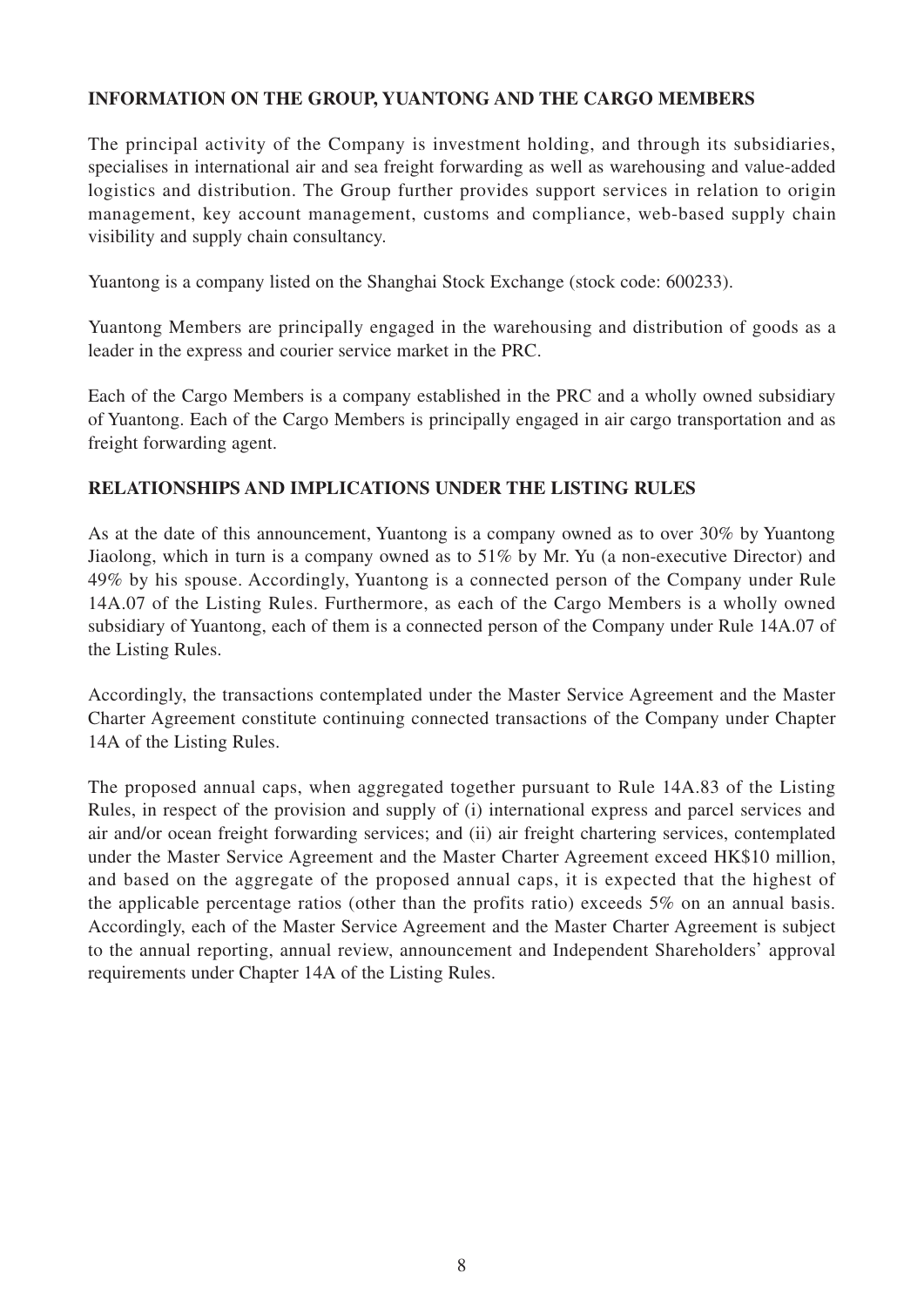### **INDEPENDENT BOARD COMMITTEE AND INDEPENDENT FINANCIAL ADVISER**

The Independent Board Committee (comprising all the independent non-executive Directors) has been formed in accordance with Chapter 14A of the Listing Rules to advise the Independent Shareholders on whether the terms and the proposed annual caps for the three years ending 31 December 2024 for each of the Master Service Agreement and the Master Charter Agreement are fair and reasonable and in the interests of the Company and the Shareholders as a whole. In addition, the Company has appointed Red Sun Capital Limited as the Independent Financial Adviser to advise the Independent Board Committee and the Independent Shareholders in this regard.

# **EGM**

The EGM will be held to consider and, if thought fit, passing the ordinary resolutions to approve, among other matters, the Master Service Agreement, the Master Charter Agreement and the transactions respectively contemplated thereunder, and the respective proposed annual caps.

As at the date of the announcement, YTO Global Holdings Limited and its associates will be required to abstain from voting on the resolutions relating to the Master Service Agreement and the Master Charter Agreement and all transactions respectively contemplated thereunder, and the respective proposed annual caps at the EGM. Save as disclosed, to the best of the Directors' knowledge, information and belief, having made all reasonable enquiries, no other Shareholder has a material interest in the Master Service Agreement and the Master Charter Agreement and therefore no other Shareholder is required to abstain from voting at the EGM for the relevant resolutions.

A circular containing, among other matters, (i) further information regarding the Master Service Agreement and the Master Charter Agreement; (ii) a letter of advice from the Independent Financial Adviser to the Independent Board Committee and the Independent Shareholders in respect of the Master Service Agreement and the Master Charter Agreement and the transactions respectively contemplated thereunder, as well as the respective proposed annual caps; (iii) a letter of recommendation from the Independent Board Committee to the Independent Shareholders in respect of the Master Service Agreement and the Master Charter Agreement and the transactions respectively contemplated thereunder, as well as the respective proposed annual caps; and (iv) a notice of the EGM to the Shareholders, will be despatched to the Shareholders on or before 26 November 2021.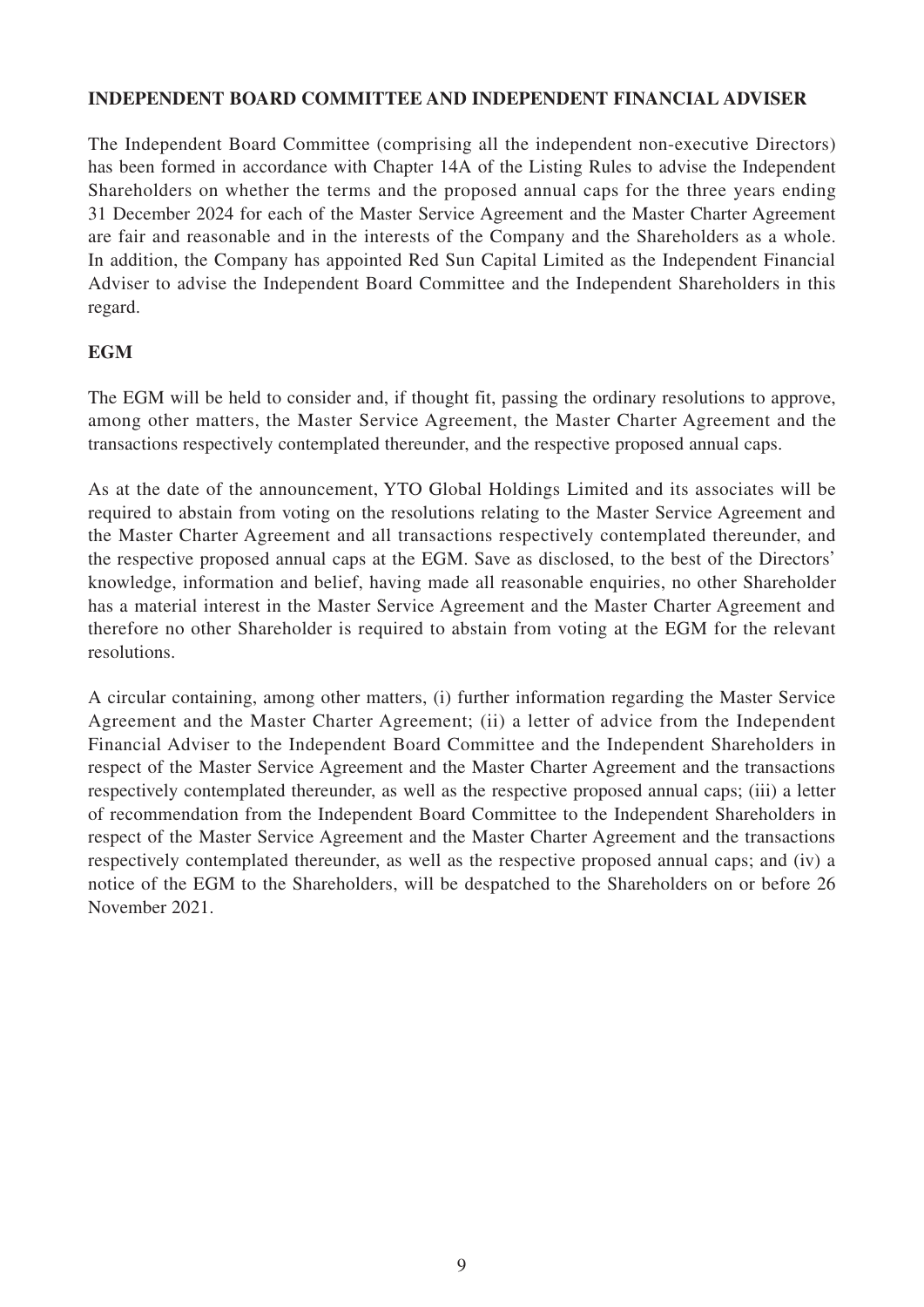# **DEFINITIONS**

In this announcement, unless the context otherwise requires, the following expressions shall have the following meanings:

| "associate"                            | has the meaning ascribed to it under the Listing Rules                                                                                                                                                                                                                                                                                                                                                            |
|----------------------------------------|-------------------------------------------------------------------------------------------------------------------------------------------------------------------------------------------------------------------------------------------------------------------------------------------------------------------------------------------------------------------------------------------------------------------|
| "Board"                                | the board of Directors                                                                                                                                                                                                                                                                                                                                                                                            |
| "Cargo Members"                        | YTO Cargo and YTO Cargo Shanghai                                                                                                                                                                                                                                                                                                                                                                                  |
| "Cargo Terminal Expenses"              | as defined in the paragraph headed "(B) Master Charter<br>Agreement – Pricing Policy" of this announcement                                                                                                                                                                                                                                                                                                        |
| "Charter and Related Fees"             | the charter fee and other charter related fees (including but<br>not limited to fuel surcharge and deicing fee) for each of the<br>countries and regions around the world                                                                                                                                                                                                                                         |
| "Company"                              | YTO Express (International) Holdings Limited 圓通速遞<br>(國際)控股有限公司, an exempted company incorporated<br>in the Cayman Islands with limited liability, whose issued<br>Shares are listed on the main board of the Stock Exchange                                                                                                                                                                                      |
| "connected person(s)"                  | has the meaning ascribed to it under the Listing Rules                                                                                                                                                                                                                                                                                                                                                            |
| "controlling shareholder"              | has the meaning ascribed to it under the Listing Rules                                                                                                                                                                                                                                                                                                                                                            |
| "Directors"                            | the directors of the Company                                                                                                                                                                                                                                                                                                                                                                                      |
| "EGM"                                  | the extraordinary general meeting of the Company to be<br>convened for the purpose of considering and, if thought fit,<br>approving the Master Service Agreement and the Master<br>Charter Agreement and the respective proposed annual caps                                                                                                                                                                      |
| "Existing Master Charter<br>Agreement" | the agreement dated 23 August 2019 and entered into<br>between the Company (for itself and on behalf of other<br>members of the Group) and YTO Cargo pursuant to which<br>YTO Cargo will provide air freight chartering services to the<br>Group to and from countries and regions around the world<br>for the transportation of air cargoes for the term commencing<br>from 27 November 2019 to 31 December 2021 |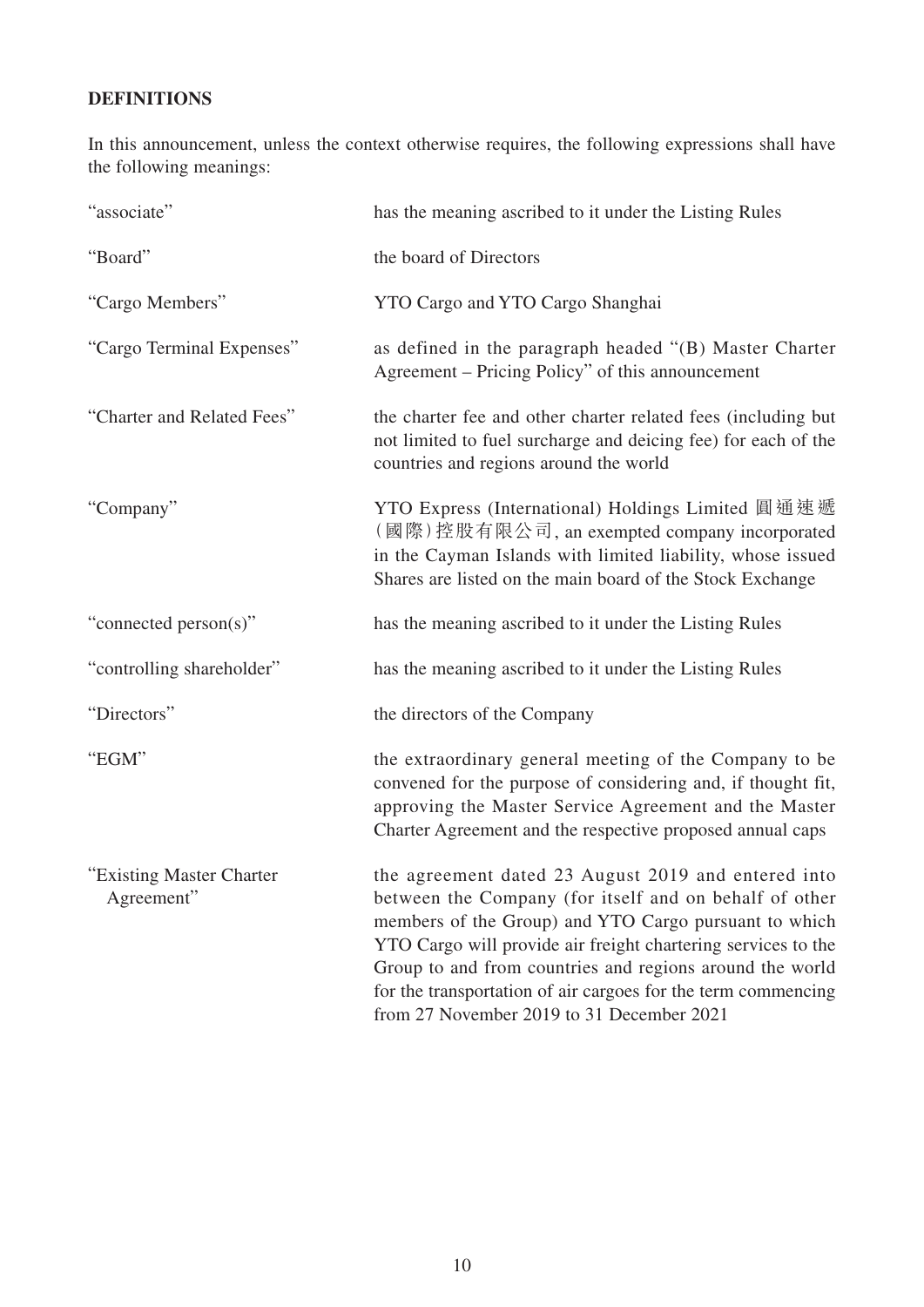| "Existing Master Service"<br>Agreement" | the agreement dated 24 April 2019 and entered into between<br>the Company and Yuantong where (i) the Company have<br>appointed Yuantong Members as the Group's agents for<br>the rest of the world; and (ii) Yuantong have appointed the<br>Group as Yuantong Members' agents for the rest of the<br>world, for the provision of international express and parcel<br>services and/or air and ocean freight services for the term<br>commencing as of 1 January 2019 to 31 December 2021 |
|-----------------------------------------|-----------------------------------------------------------------------------------------------------------------------------------------------------------------------------------------------------------------------------------------------------------------------------------------------------------------------------------------------------------------------------------------------------------------------------------------------------------------------------------------|
| "Group"                                 | the Company and its subsidiaries                                                                                                                                                                                                                                                                                                                                                                                                                                                        |
| "Hong Kong"                             | the Hong Kong Special Administrative Region of the<br>People's Republic of China                                                                                                                                                                                                                                                                                                                                                                                                        |
| "Independent Board<br>Committee"        | a committee of the Board comprising all the independent<br>non-executive Directors formed for the purpose of advising<br>the Independent Shareholders in relation to the Master<br>Service Agreement and the Master Charter Agreement and<br>the respective proposed annual caps                                                                                                                                                                                                        |
| "Independent Financial<br>Adviser"      | Red Sun Capital Limited, the independent financial adviser<br>appointed for the purpose of advising the Independent<br>Board Committee and the Independent Shareholders as<br>to the Master Service Agreement and the Master Charter<br>Agreement and the respective proposed annual caps                                                                                                                                                                                               |
| "Independent Shareholders"              | Shareholders, other than YTO Global Holdings Limited and<br>its associates and any Shareholder who has material interest<br>in the Master Service Agreement and the Master Charter<br>Agreement and the transactions respectively contemplated<br>thereunder, and the respective proposed annual caps                                                                                                                                                                                   |
| "Independent Third<br>Party(ies)"       | person(s) or company(ies) which is (are) not connected<br>person(s) (as defined in the Listing Rules) of the Company                                                                                                                                                                                                                                                                                                                                                                    |
| "Listing Rules"                         | the Rules Governing the Listing of Securities on the Stock<br>Exchange                                                                                                                                                                                                                                                                                                                                                                                                                  |
| "Master Charter Agreement"              | the agreement dated 5 November 2021 and entered into<br>between the Company (for itself and on behalf of other<br>members of the Group) and the Cargo Members pursuant to<br>which the Cargo Members will provide air freight chartering<br>services to the Group to and from countries and regions<br>around the world for the transportation of air cargoes                                                                                                                           |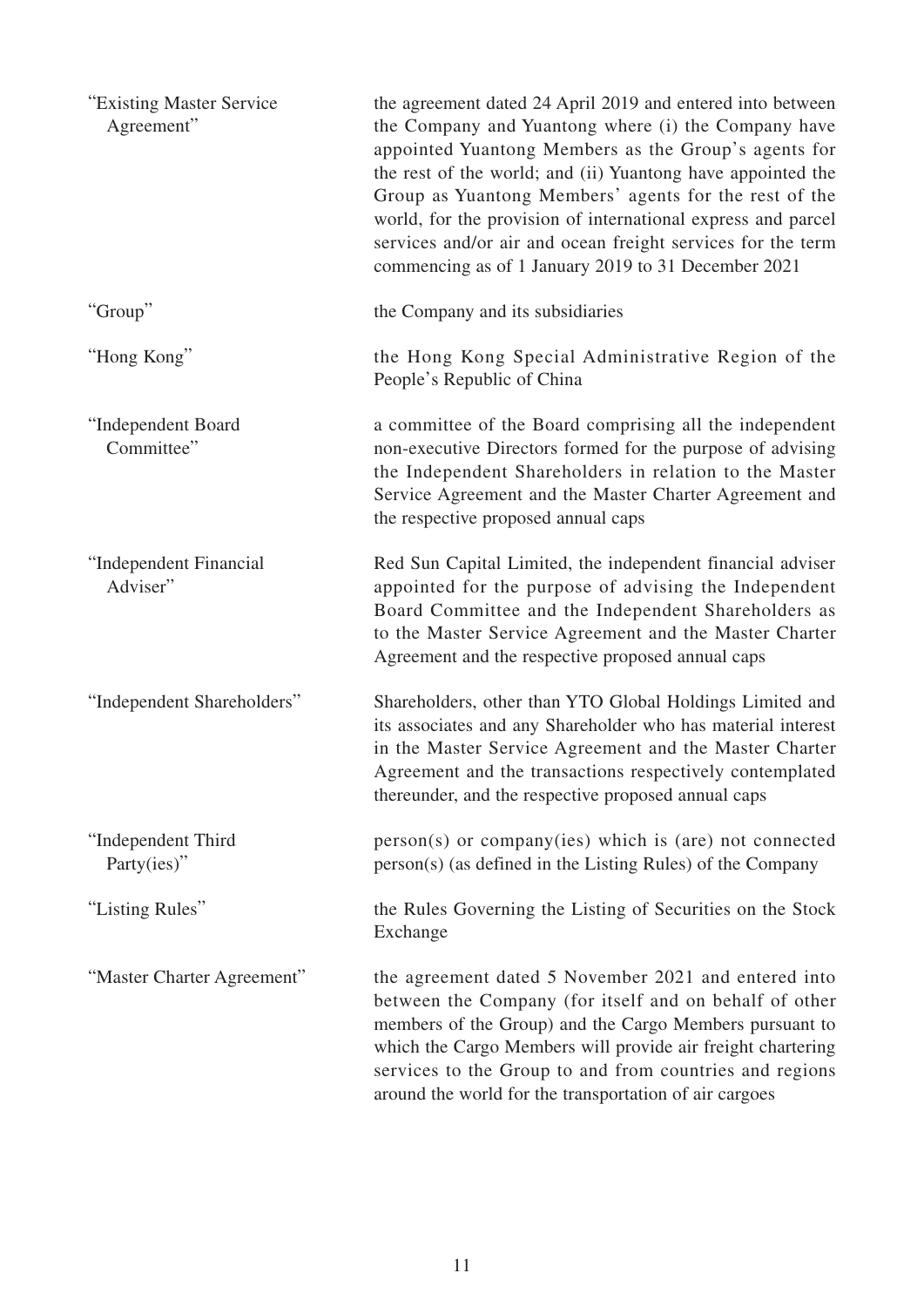| "Master Service Agreement" | the agreement dated 5 November 2021 and entered into<br>between the Company and Yuantong where (i) the Company<br>have appointed Yuantong Members as the Group's agents<br>for the rest of the world; and (ii) Yuantong have appointed<br>the Group as Yuantong Members' agents for the rest of the<br>world, for the provision of international express and parcel<br>services and/or air and ocean freight services |
|----------------------------|-----------------------------------------------------------------------------------------------------------------------------------------------------------------------------------------------------------------------------------------------------------------------------------------------------------------------------------------------------------------------------------------------------------------------|
| "Mr. Yu"                   | Mr. Yu Huijiao, a non-executive Director and a controlling<br>shareholder of the Company                                                                                                                                                                                                                                                                                                                              |
| "PRC"                      | the People's Republic of China, excluding for the purposes<br>of this announcement only, Hong Kong, the Macau Special<br>Administrative Region of the People's Republic of China<br>and Taiwan                                                                                                                                                                                                                        |
| "Shares"                   | shares of HK\$0.10 each in the capital of the Company                                                                                                                                                                                                                                                                                                                                                                 |
| "Shareholder(s)"           | shareholder(s) of the Company                                                                                                                                                                                                                                                                                                                                                                                         |
| "Stock Exchange"           | The Stock Exchange of Hong Kong Limited                                                                                                                                                                                                                                                                                                                                                                               |
| "subsidiary(ies)"          | has the meaning ascribed to it under the Listing Rules                                                                                                                                                                                                                                                                                                                                                                |
| "YTO Cargo"                | YTO Cargo Airlines Co., Ltd.* 杭州圓通貨運航空有限公<br>$\overline{\mathbb{H}}$ , a company established in the PRC and a wholly owned<br>subsidiary of Yuantong                                                                                                                                                                                                                                                                  |
| "YTO Cargo Shanghai"       | Shanghai Yuantong International Cargo Freight Agent Co.,<br>Ltd.* 上海圓通國際貨物運輸代理有限公司, a company<br>established in the PRC and a wholly owned subsidiary of<br>Yuantong                                                                                                                                                                                                                                                  |
| "Yuantong"                 | YTO Express Group Co., Ltd. 圓通速遞股份有限公司, a<br>joint stock limited liability company established in the PRC<br>and a controlling shareholder of the Company                                                                                                                                                                                                                                                             |